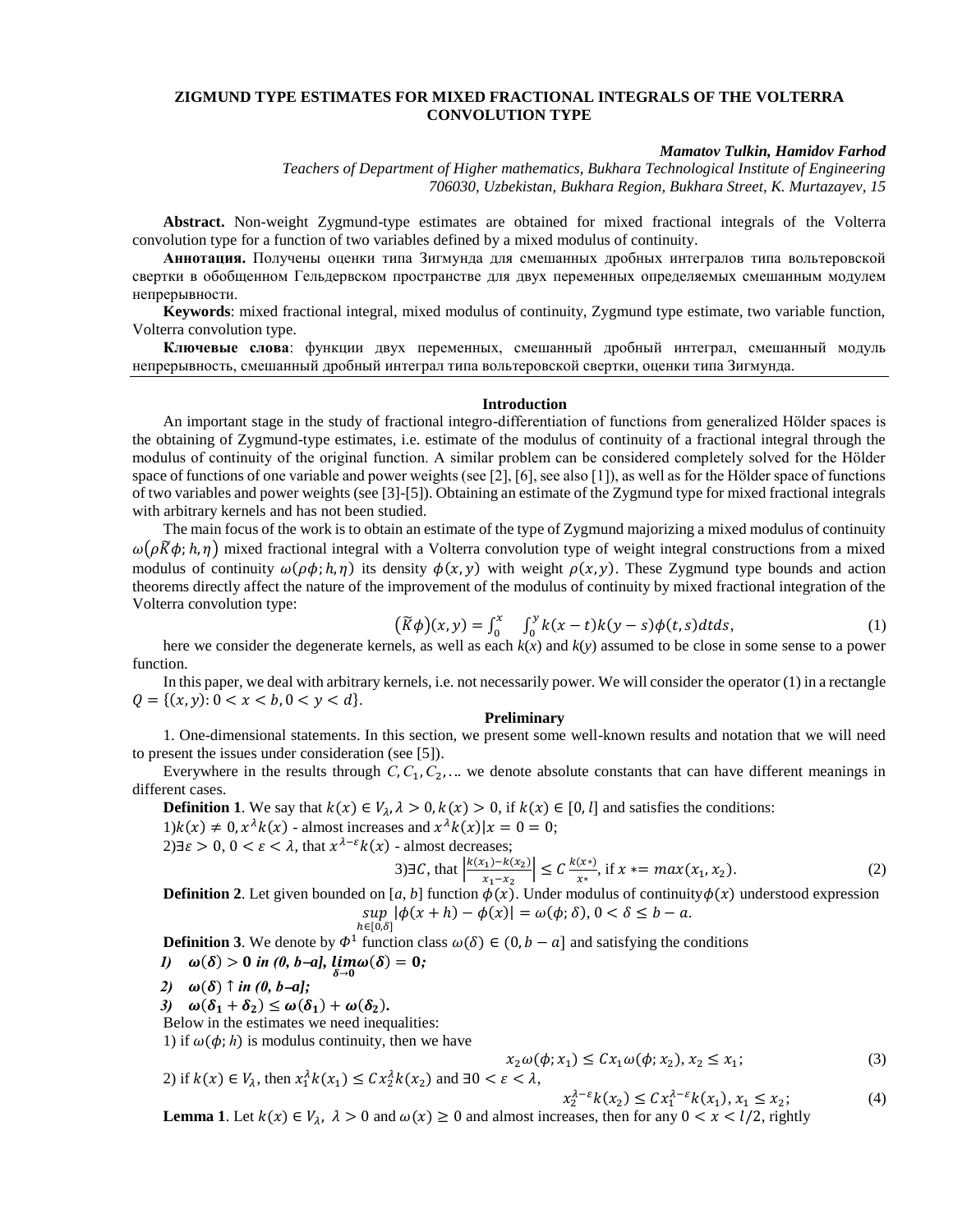$$
\omega(x)k(x) \le C \int_x^l t^{-1} \omega(t)k(t)dt.
$$
\n(5)

Consider a one-dimensional integral operator of the Voltero type convolutions

 $(K\phi)(x) = \int_0^x$  $\int_0^x k(x-t)\phi(t)dt, \quad 0 < x < b.$  (6)

**Theorem 1.** Let  $k(x) \in V_\lambda$ ,  $0 < \lambda < 1$   $\mu(\alpha) \in C([0, b])$ ,  $\phi(0) = 0$ . Then for integral (4), the following estimate is valid

$$
\omega(K\phi, h) \le C \left( hk(h)\omega(\phi, h) + h \int_h^b \frac{k(t)\omega(\phi, t)}{t} dt \right) \tag{7}
$$

**Proof.** The integral (4) will be presented in the form

$$
(K\phi)(x) = \phi(0)\int_0^x k(x-t)dt + \int_0^x k(x-t)[\phi(t) - \phi(0)]dt.
$$
  
then we have  $f(x) = \int_0^x a(t)k(t-a)dt$   $\text{The } \phi(t) - \phi(0) = a(t)$ 

Since  $\phi(0) = 0$ , then we have  $f(x) = \int_{a}^{x}$ Let  $h > 0$ ,  $x, x + h \in [0, b]$ . Consider the difference  $(a)$  *a* )  $\pi$ ,  $\pi$  *a*  $\varphi(t) - \varphi(0) = g(t)$ .

$$
|f(x+h) - f(x)| \le C \left| \int_{-h}^{0} k(h+t)[g(x-t) - g(x)]dt + \right|
$$
  
+ 
$$
\int_{0}^{x} (k(h+t) - k(t))[g(x-t) - g(x)]dt + g(x)\int_{x}^{x+h} k(t)dt \right| = A_{1} + A_{2} + A_{3}.
$$
 (8)

We estimate  $A_1$ . Using inequality (3) and by definition 1, we have

$$
A_1 \le \int_0^h \omega(\phi, t) k(h - t) dt \le C \omega(\phi, h) k(h) \int_0^h \left(\frac{h}{h - t}\right)^{\lambda} dt \le Chk(h) \omega(\phi, h). \tag{9}
$$
Ising inequality (2) we have

We estimate  $A_2$ . Using inequality (2), we have

$$
A_2 \le C \int_0^x \frac{k(h+t)}{h+t} \omega(\phi; t) dt.
$$

*Here we distinguish two cases: 1)*  $h \ge x$  and 2)  $h < x$ . In the first case

$$
A_2 \le Ch^{1+\lambda-\varepsilon}k(h)\int_0^x \frac{\omega(\phi;t)}{(h+t)^{1+\lambda-\varepsilon}}dt = Chk(h)\int_0^{\frac{x}{h}} \omega(\phi, ht)\frac{dt}{(1+t)^{1+\lambda-\varepsilon}} \le
$$
  

$$
\le Chk(h)\int_0^1 \frac{\omega(\phi, ht)}{(1+t)^{1+\lambda-\varepsilon}}dt \le Chk(h)\omega(\phi, h).
$$
 (10)

In the second case  $A_2$ , it can be represented as the sum of two terms, i.e.  $A_2 \leq \int_0^h$  $\int_{0}^{h} + \int_{h}^{x-a}$  $A'_2 + A''_2$ , для справедлива оценка (10). А для, имеем (for  $A'_{2}$  is rightly estimate (10). And for  $A''_{2}$ , we have

$$
A_2'' \le Ch \int_h^x \omega(\phi, t) \frac{k(t)}{t} dt \le Ch \int_h^b \frac{\omega(\phi, t)}{t} k(t) dt.
$$

Finally, we estimate $A_3$ . By  $x \leq h$ :

$$
A_3 \leq C\omega(\phi, x)k(x+h)(x+h)^{\lambda}\int_x^{x+h} \frac{dt}{t^{\lambda}} \leq C\omega(\phi, h)k(h)h.
$$

If  $x > h$ , then using Lemma 1 and we have

$$
A_3 \le C\omega(\phi, x)hk(x) \le Ch \int_x^b \frac{k(t)}{t} \omega(\phi; t)dt \le Ch \int_x^b \frac{k(t)}{t} \omega(\phi; t)dt.
$$

Collecting all estimates for  $A_1$ ,  $A_2$ ,  $A_3$ , we get (7). Let a continuous function  $\phi(x, y)$  be defined in R<sup>2</sup>. We introduce the necessary notation

$$
\begin{aligned}\n\left(\n\begin{array}{c}\n\lambda, & 0 \\
\Delta_h \phi\n\end{array}\right)(x, y) &= \phi(x + h, y) - \phi(x, y), \\
\left(\n\begin{array}{c}\n\lambda^2, & 0 \\
\Delta_h \phi\n\end{array}\right)(x, y) &= \phi(x + h, y) - \phi(x, y), \\
\left(\n\begin{array}{c}\n\lambda^2, & 0 \\
\Delta_{h, \eta} \phi\n\end{array}\right)(x, y) &= \phi(x + h, y + \eta) - \phi(x, y + \eta) - \phi(x + h, y) + \phi(x, y),\n\end{aligned}
$$

and

$$
\phi(x + h, y + \eta) = \begin{pmatrix} 1.1 \\ \Delta_{h,\eta} \phi \end{pmatrix} (x, y) + \begin{pmatrix} 0.1 \\ \Delta_{\eta} \phi \end{pmatrix} (x, y) + \begin{pmatrix} 1.0 \\ \Delta_h \phi \end{pmatrix} (x, y) + \phi(x, y). \tag{11}
$$
  
Now we introduce the following characteristics:

1) Private modules of continuity

$$
\omega^{1,0}(\phi;\delta,0)=\sup_{y}\sup_{0\leq h\leq \delta}\left|\left(\stackrel{1,0}{\Delta}_h\phi\right)(x,y)\right| \le \omega^{0,1}(\phi;0,\sigma)=\sup_{x}\sup_{0\leq \eta\leq \sigma}\left|\left(\stackrel{0,1}{\Delta}_\eta\phi\right)(x,y)\right|;
$$

2) Mixed modulus continuity of order 1.1

$$
\omega(\phi;\delta,\sigma)=\sup_{\substack{x,y\\0\leq\eta\leq\sigma}}\sup_{\substack{0\leq h\leq\delta\\0\leq\eta\leq\sigma}}\left|\binom{1,1}{\Delta_{h,\eta}\phi}(x,y)\right|,\text{ for }0<\delta\leq b, 0<\sigma\leq d.
$$

It follows from the definition  $\omega(\phi; \delta, \sigma)$  that this function belongs in each variable  $\Phi^1$ . In addition, we note that there is an inequality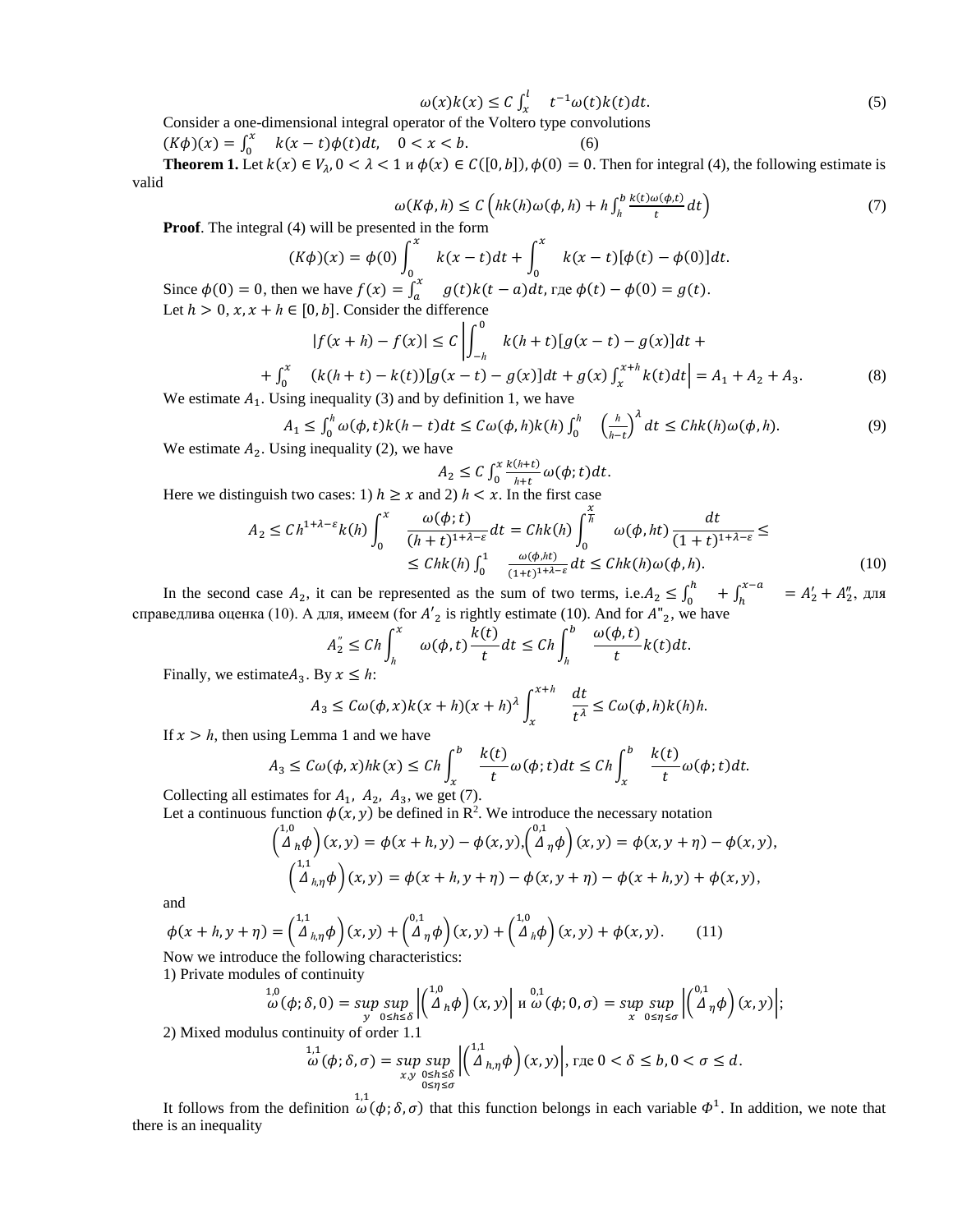$$
\omega(\phi;\delta,\sigma) \le 2\min\left\{\omega(\phi;\delta,0),\omega(\phi;0,\sigma)\right\}.
$$
\n(12)

**Main result** 

In this section, we generalize Theorem 1 to the case  $k(x, y) = k_1(x)k_2(y)$ .

**Theorem 2**. Let  $k_1(x)$ ,  $k(y) \in V_\lambda$ ,  $0 < \lambda < 1$ ,  $\phi(x, y) \in C(Q)$  and  $\phi(x, y)|_{x=0, y=0} = 0$ . Then Zygmund type estimates are valid

$$
\omega^{1,0}(\widetilde{K}\phi; h, 0) \le C_1 \left[ hk(h)\omega(\phi; h, d) + h \int_h^b \frac{k(t)^{1,1}}{t} \omega(\phi; t, d) dt \right],\tag{13}
$$

$$
\omega \left( \widetilde{K}\phi; 0, \eta \right) \leq C_2 \left[ \eta k(\eta) \omega \left( \phi; b, \eta \right) + \eta \int_{\eta}^{a} \frac{k(s) \zeta}{s} \omega \left( \phi; b, s \right) ds \right],\tag{14}
$$
\n
$$
\omega \left( \widetilde{K}\phi; h, \eta \right) \leq C_3 \left[ \eta k(h)k(\eta) \omega \left( \phi; h, \eta \right) + h\eta k(\eta) \int_{h}^{b} \frac{k(t) \zeta}{t} \omega \left( \phi; t, \eta \right) dt + \right]
$$

$$
+ hk(h)\eta \int_{\eta}^{d} \frac{k(s)}{s} \frac{1}{\omega} \frac{1}{(\phi; h, s)} ds + h\eta \int_{h}^{b} \int_{\eta}^{d} \frac{k(t)k(s)}{ts} \frac{1}{\omega} \frac{1}{(\phi; t, s)} dt ds.
$$
 (15)

$$
(\widetilde{K}\phi)(x, y) = \phi(0,0) \int_0^x \int_0^y k(x-t)k(y-s)dtds + \int_0^x \int_0^y k(x-t)k(y-s) \left(\frac{1}{4}t, \phi\right)(0,0)dt ds
$$
  
+ 
$$
+ \int_0^x \int_0^y k(x-t)k(y-s)[\phi(t,0) - \phi(0,0)]dtds + \int_0^x \int_0^y k(x-t)k(y-s) [\phi(0,s) - \phi(0,0)]dtds.
$$

Since  $\phi(x, y)|_{x=0, y=0} = 0$ , then we have

$$
f(x,y) = \int_0^x \int_0^y k(x-t)k(y-s) \left(\frac{1}{4}t, s\phi\right)(0,0) dt ds = \int_0^x \int_0^y g(t,s)k(x-t)k(y-s) dt ds.
$$
  
Let  $h > 0$ ,  $x, x + h \in [0, b]$ . Consider the difference

$$
[f(x+h,y)-f(x,y)] = \int_{-h}^{0} \int_{0}^{y} k(h+t)k(s)[g(x-t,y-s)-g(x,y-s)]dtds ++ \int_{0}^{x} \int_{0}^{y} [k(h+t)-k(t)]k(s)[g(x-t,y-s)-g(x,y-s)]dtds ++ (\int_{-h}^{x} k(h+t)dt - \int_{0}^{x} k(t)dt) \int_{0}^{y} g(x,y-s)ds.
$$
 (16)

Fair inequality

$$
|f(x+h,y)-f(x,y)| \le C \left( \int_0^h \int_0^y k(h-t)k(s) \omega(\phi; t, y-s) dt ds + \int_0^x \int_0^y k(h+t) - k(t) |k(s) \omega(\phi; t, y-s) + \int_x^{x+h} \int_0^y k(t)k(s) \omega(\phi; t, y-s) dt ds \right) \le
$$
  

$$
\le C_1 \left( \int_0^h k(h-t) \omega(\phi; t, d) dt + \int_0^x |k(x+h) - k(t)| \omega(\phi; t, d) dt + \int_x^{x+h} |k(x+h) - k(x)| \omega(\phi; t, d) dt \right).
$$

Using the estimates for  $A_1$ ,  $A_2$ ,  $A_3$  in the proof of Theorem 1, one can easily verify the inequality (13). Having made a symmetric permutation (16), we can similarly get (14).

Let  $h, \eta > 0$ ,  $\forall x, x + h \in [0, b]$ ,  $\forall y, y + \eta \in [0, d]$ . Consider the difference

$$
\begin{aligned}\n\left(\frac{1}{\Delta}_{h,\eta}f(x,y)\right) &= \int_{-h}^{0} \int_{-\eta}^{0} \left(\frac{1}{\Delta}_{-t,-s}g\right)(x,y)k(t+h)k(s+\eta)dtds + \\
&+ \int_{0}^{x} \int_{0}^{y} \left(\frac{1}{\Delta}_{-t,-s}g\right)(x,y)[k(h+t)-k(t)][k(\eta+s)-k(s)]dtds + \\
&+ g(x,y) \int_{x}^{x+h} \int_{y}^{y+\eta} k(t)k(s)dtds + \int_{-h}^{0} \int_{0}^{y} \left(\frac{1}{\Delta}_{-t,-s}g\right)(x,y)k(h+t)[k(\eta+s)-k(s)]dtds + \\
&+ \int_{0}^{x} \int_{-\eta}^{0} \left(\frac{1}{\Delta}_{-t,-s}g\right)(x,y)[k(h+t)-k(t)]k(s+\eta)dtds + \\
&+ \int_{x}^{x+h} \int_{-\eta}^{0} [g(x,y-s)-g(x,y)]k(t)k(\eta+s)dtds + \\
&+ \int_{-h}^{0} \int_{y}^{y+\eta} [g(x,y-s)-g(x,y)]k(t+h)k(s)dtds + \n\end{aligned}
$$